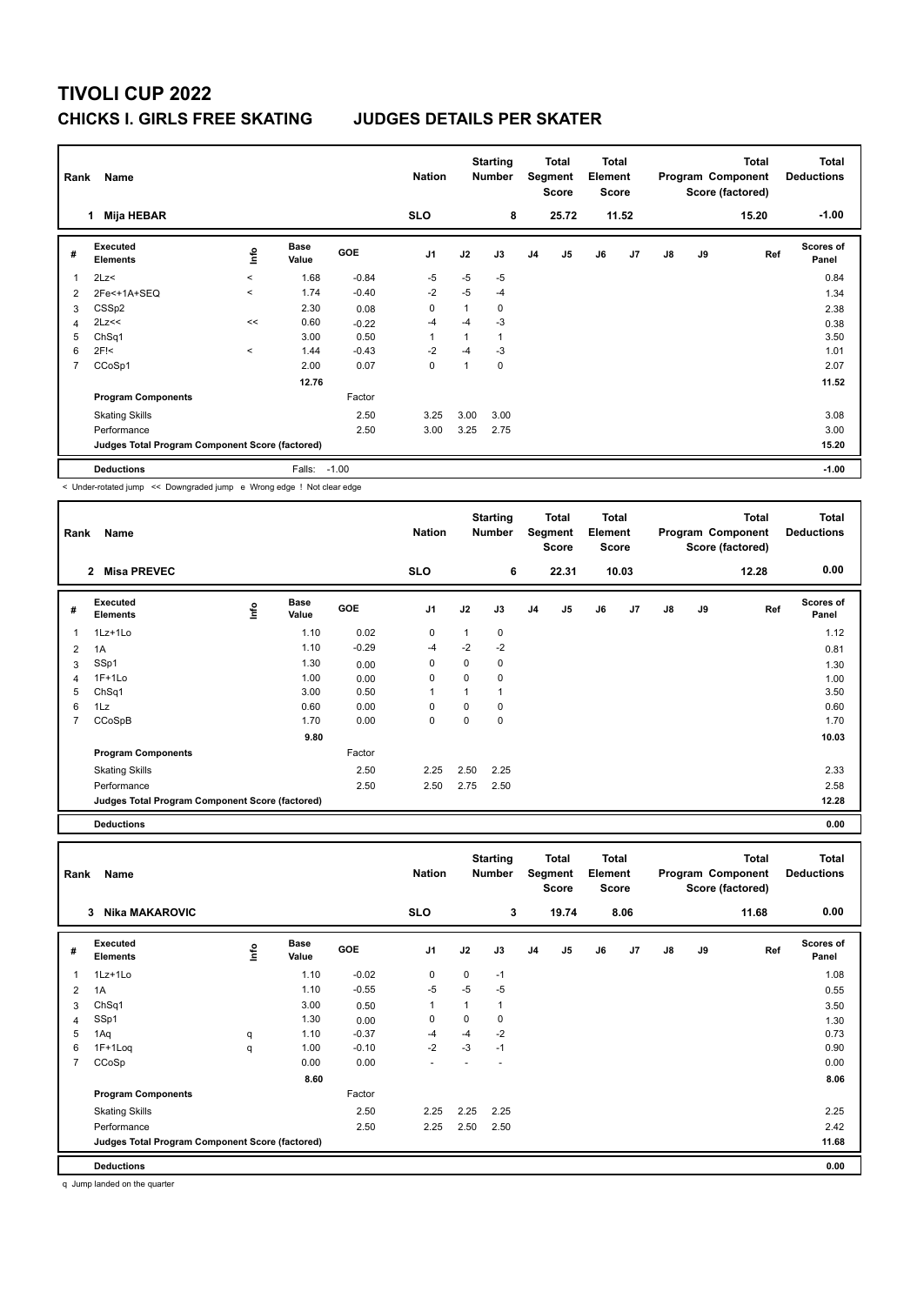| Rank                    | Name                                            |      |                      |            | <b>Nation</b>  |      | <b>Starting</b><br><b>Number</b> |                | Total<br>Segment<br><b>Score</b> | <b>Total</b><br>Element<br><b>Score</b> |      |               |    | <b>Total</b><br>Program Component<br>Score (factored) | <b>Total</b><br><b>Deductions</b> |
|-------------------------|-------------------------------------------------|------|----------------------|------------|----------------|------|----------------------------------|----------------|----------------------------------|-----------------------------------------|------|---------------|----|-------------------------------------------------------|-----------------------------------|
|                         | 4 Anna STOTZ                                    |      |                      |            | <b>AUT</b>     |      | 10                               |                | 17.69                            |                                         | 7.89 |               |    | 9.80                                                  | 0.00                              |
| #                       | Executed<br><b>Elements</b>                     | lnfo | <b>Base</b><br>Value | <b>GOE</b> | J <sub>1</sub> | J2   | J3                               | J <sub>4</sub> | J <sub>5</sub>                   | J6                                      | J7   | $\mathsf{J}8$ | J9 | Ref                                                   | <b>Scores of</b><br>Panel         |
| $\overline{\mathbf{1}}$ | $1S+1T$                                         |      | 0.80                 | 0.00       | 0              | 0    | 0                                |                |                                  |                                         |      |               |    |                                                       | 0.80                              |
| 2                       | CoSpBV                                          |      | 1.13                 | $-0.04$    | $-1$           | 0    | 0                                |                |                                  |                                         |      |               |    |                                                       | 1.09                              |
| 3                       | $1F!+1T$                                        |      | 0.90                 | $-0.08$    | $-1$           | $-3$ | $-1$                             |                |                                  |                                         |      |               |    |                                                       | 0.82                              |
| $\overline{4}$          | Ch <sub>Sq1</sub>                               |      | 3.00                 | $-0.17$    | 0              | 0    | $-1$                             |                |                                  |                                         |      |               |    |                                                       | 2.83                              |
| 5                       | 1F                                              |      | 0.50                 | $-0.02$    | 0              | 0    | $-1$                             |                |                                  |                                         |      |               |    |                                                       | 0.48                              |
| 6                       | SSpB                                            |      | 1.10                 | 0.00       | 0              | 0    | 0                                |                |                                  |                                         |      |               |    |                                                       | 1.10                              |
| $\overline{7}$          | 1A                                              |      | 1.10                 | $-0.33$    | -4             | $-2$ | $-3$                             |                |                                  |                                         |      |               |    |                                                       | 0.77                              |
|                         |                                                 |      | 8.53                 |            |                |      |                                  |                |                                  |                                         |      |               |    |                                                       | 7.89                              |
|                         | <b>Program Components</b>                       |      |                      | Factor     |                |      |                                  |                |                                  |                                         |      |               |    |                                                       |                                   |
|                         | <b>Skating Skills</b>                           |      |                      | 2.50       | 1.75           | 1.75 | 2.25                             |                |                                  |                                         |      |               |    |                                                       | 1.92                              |
|                         | Performance                                     |      |                      | 2.50       | 1.50           | 2.00 | 2.50                             |                |                                  |                                         |      |               |    |                                                       | 2.00                              |
|                         | Judges Total Program Component Score (factored) |      |                      |            |                |      |                                  |                |                                  |                                         |      |               |    |                                                       | 9.80                              |
|                         | <b>Deductions</b>                               |      |                      |            |                |      |                                  |                |                                  |                                         |      |               |    |                                                       | 0.00                              |

! Not clear edge

| Rank | Name                                            |    |                      |            | <b>Nation</b>            |          | <b>Starting</b><br><b>Number</b> |                | Total<br>Segment<br><b>Score</b> | <b>Total</b><br>Element<br>Score |                |               |    | <b>Total</b><br>Program Component<br>Score (factored) | <b>Total</b><br><b>Deductions</b> |
|------|-------------------------------------------------|----|----------------------|------------|--------------------------|----------|----------------------------------|----------------|----------------------------------|----------------------------------|----------------|---------------|----|-------------------------------------------------------|-----------------------------------|
|      | 5 Sofia STOYKOVA                                |    |                      |            | <b>CRO</b>               |          | 1                                |                | 17.48                            |                                  | 7.08           |               |    | 10.40                                                 | 0.00                              |
| #    | <b>Executed</b><br><b>Elements</b>              | ١m | <b>Base</b><br>Value | <b>GOE</b> | J <sub>1</sub>           | J2       | J3                               | J <sub>4</sub> | J5                               | J6                               | J <sub>7</sub> | $\mathsf{J}8$ | J9 | Ref                                                   | <b>Scores of</b><br>Panel         |
| 1    | SSp1                                            |    | 1.30                 | $-0.22$    | $-1$                     | $-2$     | $-2$                             |                |                                  |                                  |                |               |    |                                                       | 1.08                              |
| 2    | 1A<<                                            | << | 0.00                 | 0.00       | $\overline{\phantom{a}}$ |          |                                  |                |                                  |                                  |                |               |    |                                                       | 0.00                              |
| 3    | 1Lze                                            | e  | 0.48                 | $-0.13$    | $-2$                     | $-3$     | -3                               |                |                                  |                                  |                |               |    |                                                       | 0.35                              |
| 4    | Ch <sub>Sq1</sub>                               |    | 3.00                 | $-0.50$    | 0                        | $-1$     | $-2$                             |                |                                  |                                  |                |               |    |                                                       | 2.50                              |
| 5    | $1F+1Lo$                                        |    | 1.00                 | 0.00       | 0                        | 0        | 0                                |                |                                  |                                  |                |               |    |                                                       | 1.00                              |
| 6    | $1F+1Lo$                                        |    | 1.00                 | 0.00       | 0                        | $\Omega$ | 0                                |                |                                  |                                  |                |               |    |                                                       | 1.00                              |
| 7    | CCoSpBV                                         |    | 1.28                 | $-0.13$    | $-2$                     | $-1$     | 0                                |                |                                  |                                  |                |               |    |                                                       | 1.15                              |
|      |                                                 |    | 8.06                 |            |                          |          |                                  |                |                                  |                                  |                |               |    |                                                       | 7.08                              |
|      | <b>Program Components</b>                       |    |                      | Factor     |                          |          |                                  |                |                                  |                                  |                |               |    |                                                       |                                   |
|      | <b>Skating Skills</b>                           |    |                      | 2.50       | 2.25                     | 2.00     | 2.00                             |                |                                  |                                  |                |               |    |                                                       | 2.08                              |
|      | Performance                                     |    |                      | 2.50       | 2.00                     | 2.00     | 2.25                             |                |                                  |                                  |                |               |    |                                                       | 2.08                              |
|      | Judges Total Program Component Score (factored) |    |                      |            |                          |          |                                  |                |                                  |                                  |                |               |    |                                                       | 10.40                             |
|      | <b>Deductions</b>                               |    |                      |            |                          |          |                                  |                |                                  |                                  |                |               |    |                                                       | 0.00                              |

<< Downgraded jump e Wrong edge

| Rank           | Name                                            |         |               |            | <b>Nation</b>            |          | <b>Starting</b><br><b>Number</b> |    | <b>Total</b><br>Segment<br><b>Score</b> | <b>Total</b><br>Element<br><b>Score</b> |                |               |    | <b>Total</b><br>Program Component<br>Score (factored) | <b>Total</b><br><b>Deductions</b> |
|----------------|-------------------------------------------------|---------|---------------|------------|--------------------------|----------|----------------------------------|----|-----------------------------------------|-----------------------------------------|----------------|---------------|----|-------------------------------------------------------|-----------------------------------|
|                | 6 Lana MARACIC                                  |         |               |            | <b>CRO</b>               |          | 9                                |    | 16.91                                   |                                         | 5.53           |               |    | 11.88                                                 | $-0.50$                           |
| #              | Executed<br><b>Elements</b>                     | ١nf٥    | Base<br>Value | <b>GOE</b> | J <sub>1</sub>           | J2       | J3                               | J4 | J5                                      | J6                                      | J <sub>7</sub> | $\mathsf{J}8$ | J9 | Ref                                                   | <b>Scores of</b><br>Panel         |
| 1              | $1S+1Lo$                                        |         | 0.90          | 0.00       | $\mathbf 0$              | $\Omega$ | 0                                |    |                                         |                                         |                |               |    |                                                       | 0.90                              |
| 2              | 1F!                                             |         | 0.50          | $-0.08$    | $-2$                     | $-2$     | $-1$                             |    |                                         |                                         |                |               |    |                                                       | 0.42                              |
| 3              | ChSq1                                           |         | 3.00          | 0.00       | $\mathbf 0$              | 0        | 0                                |    |                                         |                                         |                |               |    |                                                       | 3.00                              |
| 4              | 1Lz+1A<+SEQ                                     | $\prec$ | 1.18          | $-0.44$    | -5                       | $-5$     | $-5$                             |    |                                         |                                         |                |               |    |                                                       | 0.74                              |
| 5              | SSp                                             |         | 0.00          | 0.00       | $\overline{\phantom{a}}$ | ٠        | $\overline{a}$                   |    |                                         |                                         |                |               |    |                                                       | 0.00                              |
| 6              | 1F                                              |         | 0.50          | $-0.03$    | $\mathbf 0$              | $-1$     | $-1$                             |    |                                         |                                         |                |               |    |                                                       | 0.47                              |
| $\overline{7}$ | CCoSp                                           |         | 0.00          | 0.00       | $\overline{\phantom{a}}$ |          |                                  |    |                                         |                                         |                |               |    |                                                       | 0.00                              |
|                |                                                 |         | 6.08          |            |                          |          |                                  |    |                                         |                                         |                |               |    |                                                       | 5.53                              |
|                | <b>Program Components</b>                       |         |               | Factor     |                          |          |                                  |    |                                         |                                         |                |               |    |                                                       |                                   |
|                | <b>Skating Skills</b>                           |         |               | 2.50       | 2.25                     | 2.25     | 2.50                             |    |                                         |                                         |                |               |    |                                                       | 2.33                              |
|                | Performance                                     |         |               | 2.50       | 2.25                     | 2.50     | 2.50                             |    |                                         |                                         |                |               |    |                                                       | 2.42                              |
|                | Judges Total Program Component Score (factored) |         |               |            |                          |          |                                  |    |                                         |                                         |                |               |    |                                                       | 11.88                             |
|                | <b>Deductions</b>                               |         | Falls:        | $-0.50$    |                          |          |                                  |    |                                         |                                         |                |               |    |                                                       | $-0.50$                           |

< Under-rotated jump ! Not clear edge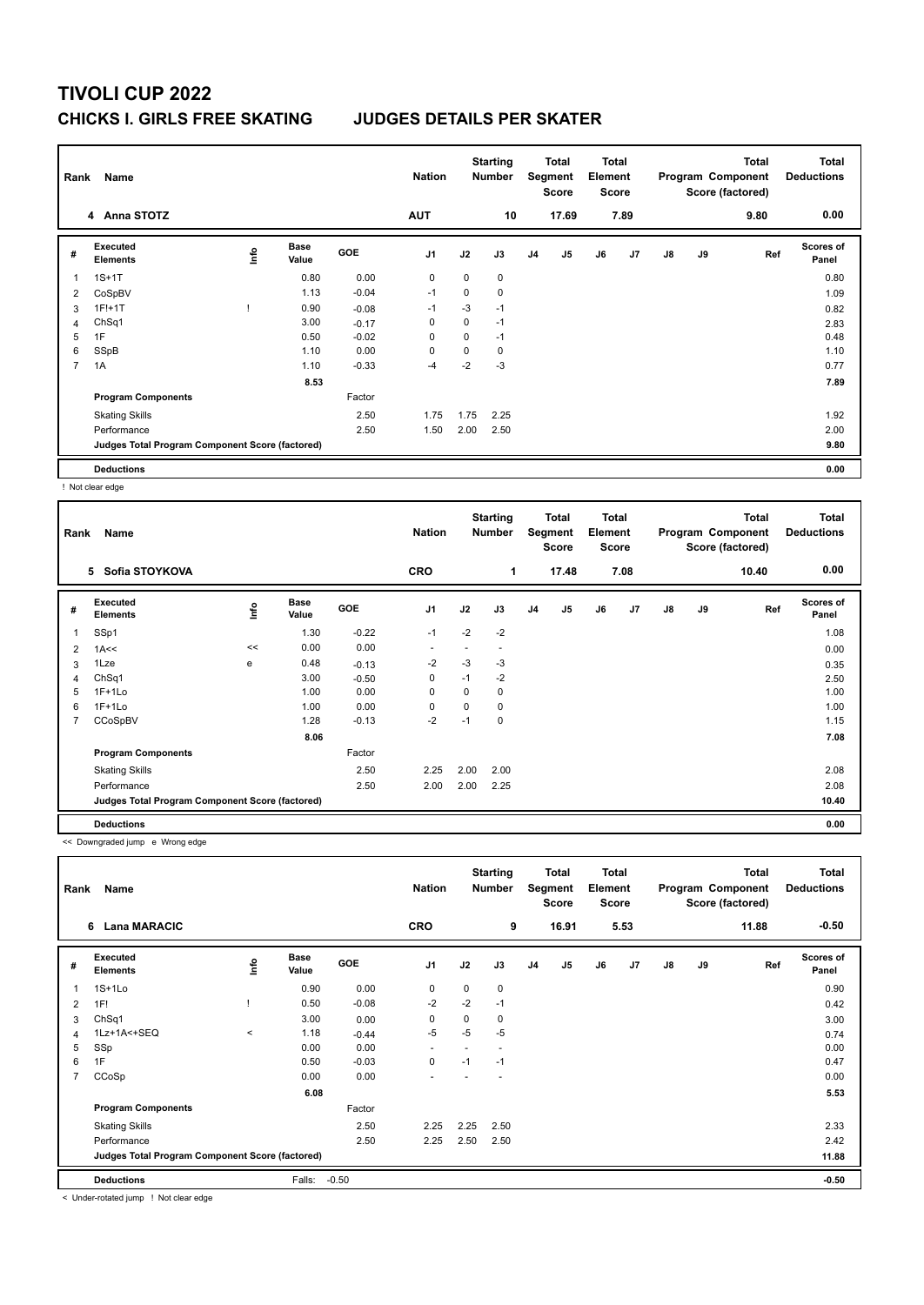| Rank           | Name                                            |         |                      |            | <b>Nation</b>  |      | <b>Starting</b><br><b>Number</b> |                | <b>Total</b><br>Segment<br><b>Score</b> | <b>Total</b><br>Element<br><b>Score</b> |                |               |    | <b>Total</b><br>Program Component<br>Score (factored) | <b>Total</b><br><b>Deductions</b> |
|----------------|-------------------------------------------------|---------|----------------------|------------|----------------|------|----------------------------------|----------------|-----------------------------------------|-----------------------------------------|----------------|---------------|----|-------------------------------------------------------|-----------------------------------|
|                | <b>Marie MITTERBAUER</b><br>7                   |         |                      |            | <b>AUT</b>     |      | $\overline{7}$                   |                | 16.18                                   |                                         | 5.55           |               |    | 10.63                                                 | 0.00                              |
| #              | Executed<br><b>Elements</b>                     | lnfo    | <b>Base</b><br>Value | <b>GOE</b> | J <sub>1</sub> | J2   | J3                               | J <sub>4</sub> | J <sub>5</sub>                          | J6                                      | J <sub>7</sub> | $\mathsf{J}8$ | J9 | Ref                                                   | <b>Scores of</b><br>Panel         |
|                | SSp2                                            |         | 1.60                 | 0.05       | $\mathbf 0$    |      | 0                                |                |                                         |                                         |                |               |    |                                                       | 1.65                              |
| 2              | 1Lz+1Lo                                         |         | 1.10                 | 0.00       | 0              | 0    | 0                                |                |                                         |                                         |                |               |    |                                                       | 1.10                              |
| 3              | ChSq                                            |         | 0.00                 | 0.00       | ٠              |      | $\overline{\phantom{a}}$         |                |                                         |                                         |                |               |    |                                                       | 0.00                              |
| 4              | 1A+SEQ+1T*                                      | $\star$ | 0.88                 | $-0.33$    | $-3$           | $-3$ | $-3$                             |                |                                         |                                         |                |               |    |                                                       | 0.55                              |
| 5              | 1F!                                             |         | 0.50                 | $-0.07$    | $-2$           | $-2$ | 0                                |                |                                         |                                         |                |               |    |                                                       | 0.43                              |
| 6              | 1Lz                                             |         | 0.60                 | $-0.02$    | 0              | 0    | $-1$                             |                |                                         |                                         |                |               |    |                                                       | 0.58                              |
| $\overline{7}$ | CCoSpBV                                         |         | 1.28                 | $-0.04$    | $-1$           | 0    | 0                                |                |                                         |                                         |                |               |    |                                                       | 1.24                              |
|                |                                                 |         | 5.96                 |            |                |      |                                  |                |                                         |                                         |                |               |    |                                                       | 5.55                              |
|                | <b>Program Components</b>                       |         |                      | Factor     |                |      |                                  |                |                                         |                                         |                |               |    |                                                       |                                   |
|                | <b>Skating Skills</b>                           |         |                      | 2.50       | 2.25           | 2.00 | 2.25                             |                |                                         |                                         |                |               |    |                                                       | 2.17                              |
|                | Performance                                     |         |                      | 2.50       | 2.00           | 2.25 | 2.00                             |                |                                         |                                         |                |               |    |                                                       | 2.08                              |
|                | Judges Total Program Component Score (factored) |         |                      |            |                |      |                                  |                |                                         |                                         |                |               |    |                                                       | 10.63                             |
|                | <b>Deductions</b>                               |         |                      |            |                |      |                                  |                |                                         |                                         |                |               |    |                                                       | 0.00                              |

\* Invalid element ! Not clear edge

| Rank | Name                                            |       |                      |         | <b>Nation</b>  |          | <b>Starting</b><br>Number |                | <b>Total</b><br>Segment<br><b>Score</b> | Total<br>Element<br><b>Score</b> |                |               |    | Total<br>Program Component<br>Score (factored) | Total<br><b>Deductions</b> |
|------|-------------------------------------------------|-------|----------------------|---------|----------------|----------|---------------------------|----------------|-----------------------------------------|----------------------------------|----------------|---------------|----|------------------------------------------------|----------------------------|
|      | 8<br><b>Matea GLIBO</b>                         |       |                      |         | <b>CRO</b>     |          | 5                         |                | 13.63                                   |                                  | 6.13           |               |    | 7.50                                           | 0.00                       |
| #    | <b>Executed</b><br><b>Elements</b>              | lmfo  | <b>Base</b><br>Value | GOE     | J <sub>1</sub> | J2       | J3                        | J <sub>4</sub> | J5                                      | J6                               | J <sub>7</sub> | $\mathsf{J}8$ | J9 | Ref                                            | Scores of<br>Panel         |
| 1    | $1S+1Lo$                                        |       | 0.90                 | $-0.05$ | $-2$           | $-1$     | 0                         |                |                                         |                                  |                |               |    |                                                | 0.85                       |
| 2    | $1$ Lze $<$                                     | $\,<$ | 0.36                 | $-0.16$ | $-3$           | $-5$     | $-5$                      |                |                                         |                                  |                |               |    |                                                | 0.20                       |
| 3    | SSpB                                            |       | 1.10                 | 0.00    | 0              | 0        | 0                         |                |                                         |                                  |                |               |    |                                                | 1.10                       |
| 4    | ChSq1                                           |       | 3.00                 | 0.00    | 0              | 0        | 0                         |                |                                         |                                  |                |               |    |                                                | 3.00                       |
| 5    | 1F                                              |       | 0.50                 | $-0.02$ | 0              | 0        | $-1$                      |                |                                         |                                  |                |               |    |                                                | 0.48                       |
| 6    | A+1Lo                                           |       | 0.50                 | 0.00    | $\mathbf 0$    | $\Omega$ | 0                         |                |                                         |                                  |                |               |    |                                                | 0.50                       |
| 7    | CoSp                                            |       | 0.00                 | 0.00    | $\overline{a}$ |          |                           |                |                                         |                                  |                |               |    |                                                | 0.00                       |
|      |                                                 |       | 6.36                 |         |                |          |                           |                |                                         |                                  |                |               |    |                                                | 6.13                       |
|      | <b>Program Components</b>                       |       |                      | Factor  |                |          |                           |                |                                         |                                  |                |               |    |                                                |                            |
|      | <b>Skating Skills</b>                           |       |                      | 2.50    | 1.50           | 1.25     | 1.75                      |                |                                         |                                  |                |               |    |                                                | 1.50                       |
|      | Performance                                     |       |                      | 2.50    | 1.50           | 1.50     | 1.50                      |                |                                         |                                  |                |               |    |                                                | 1.50                       |
|      | Judges Total Program Component Score (factored) |       |                      |         |                |          |                           |                |                                         |                                  |                |               |    |                                                | 7.50                       |
|      | <b>Deductions</b>                               |       |                      |         |                |          |                           |                |                                         |                                  |                |               |    |                                                | 0.00                       |

< Under-rotated jump e Wrong edge

| Rank | Name                                            |      |                      |            | <b>Nation</b>  |          | <b>Starting</b><br>Number |                | <b>Total</b><br>Segment<br><b>Score</b> | <b>Total</b><br>Element<br><b>Score</b> |      |               |    | <b>Total</b><br>Program Component<br>Score (factored) | <b>Total</b><br><b>Deductions</b> |
|------|-------------------------------------------------|------|----------------------|------------|----------------|----------|---------------------------|----------------|-----------------------------------------|-----------------------------------------|------|---------------|----|-------------------------------------------------------|-----------------------------------|
|      | <b>Christina GSTETTNER</b><br>9                 |      |                      |            | <b>AUT</b>     |          | 11                        |                | 12.66                                   |                                         | 5.16 |               |    | 7.50                                                  | 0.00                              |
| #    | <b>Executed</b><br><b>Elements</b>              | lnfo | <b>Base</b><br>Value | <b>GOE</b> | J <sub>1</sub> | J2       | J3                        | J <sub>4</sub> | J5                                      | J6                                      | J7   | $\mathsf{J}8$ | J9 | Ref                                                   | Scores of<br>Panel                |
| -1   | ChSq1                                           |      | 3.00                 | $-0.67$    | $-1$           | $-2$     | $-1$                      |                |                                         |                                         |      |               |    |                                                       | 2.33                              |
| 2    | 1T                                              |      | 0.40                 | 0.00       | 0              | $\Omega$ | $\Omega$                  |                |                                         |                                         |      |               |    |                                                       | 0.40                              |
| 3    | SSpB                                            |      | 1.10                 | 0.00       | 0              | 0        | 0                         |                |                                         |                                         |      |               |    |                                                       | 1.10                              |
| 4    | $A+1T$                                          |      | 0.40                 | $-0.01$    | $-1$           | $\Omega$ | 0                         |                |                                         |                                         |      |               |    |                                                       | 0.39                              |
| 5    | CoSpBV                                          |      | 1.13                 | $-0.19$    | $-2$           | $-2$     | $-1$                      |                |                                         |                                         |      |               |    |                                                       | 0.94                              |
|      |                                                 |      | 6.03                 |            |                |          |                           |                |                                         |                                         |      |               |    |                                                       | 5.16                              |
|      | <b>Program Components</b>                       |      |                      | Factor     |                |          |                           |                |                                         |                                         |      |               |    |                                                       |                                   |
|      | <b>Skating Skills</b>                           |      |                      | 2.50       | 1.50           | 1.25     | 1.50                      |                |                                         |                                         |      |               |    |                                                       | 1.42                              |
|      | Performance                                     |      |                      | 2.50       | 1.50           | 1.50     | 1.75                      |                |                                         |                                         |      |               |    |                                                       | 1.58                              |
|      | Judges Total Program Component Score (factored) |      |                      |            |                |          |                           |                |                                         |                                         |      |               |    |                                                       | 7.50                              |
|      | <b>Deductions</b>                               |      |                      |            |                |          |                           |                |                                         |                                         |      |               |    |                                                       | 0.00                              |